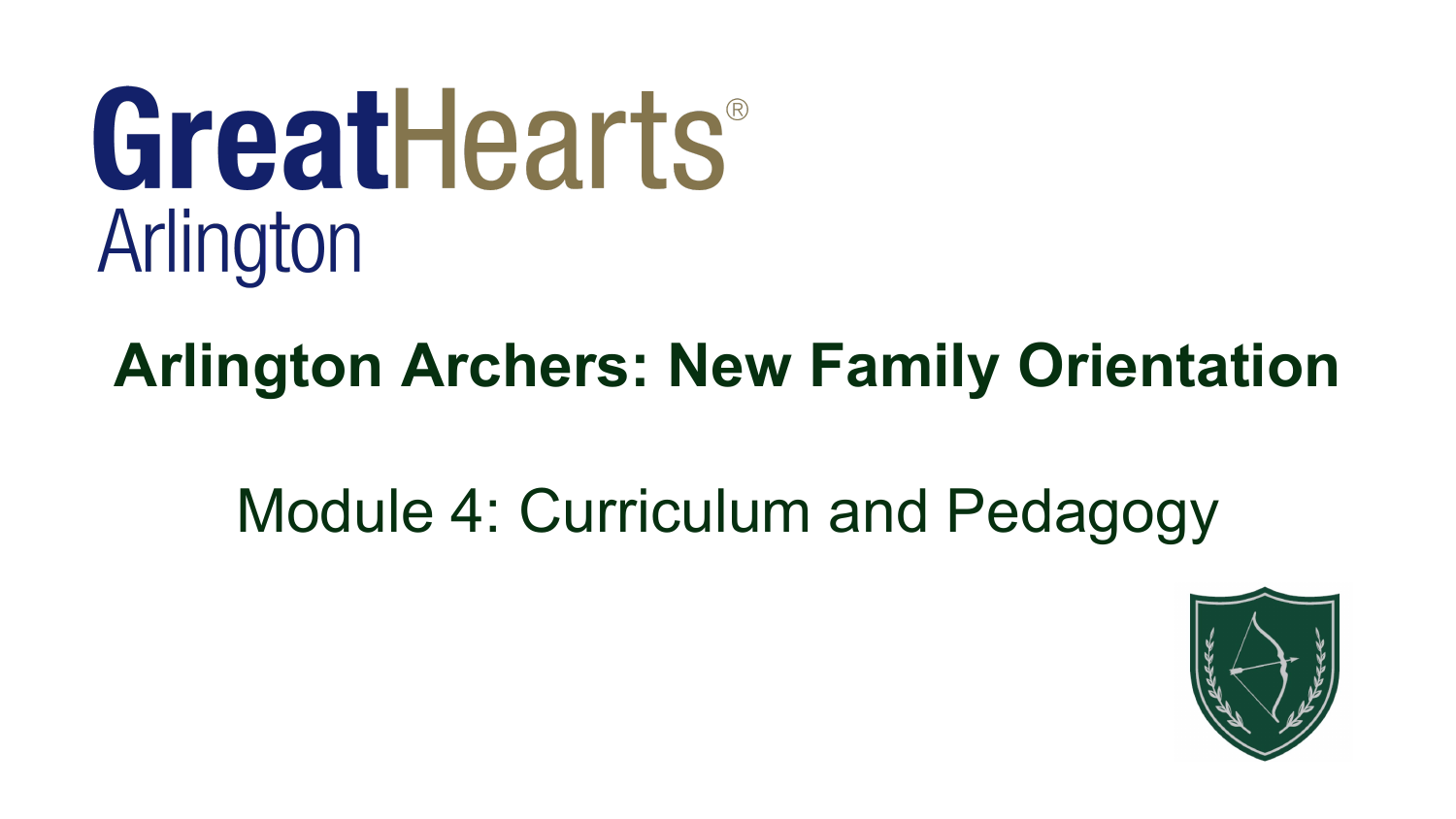# **Table of Contents: Curriculum and Pedagogy**

- 1. Philosophical Pillars
- 2. Focus on the Western Tradition
- 3. Focus on the Great Books
- 4. The Socratic Method
- 5. Course of Study
- 6. Questions?

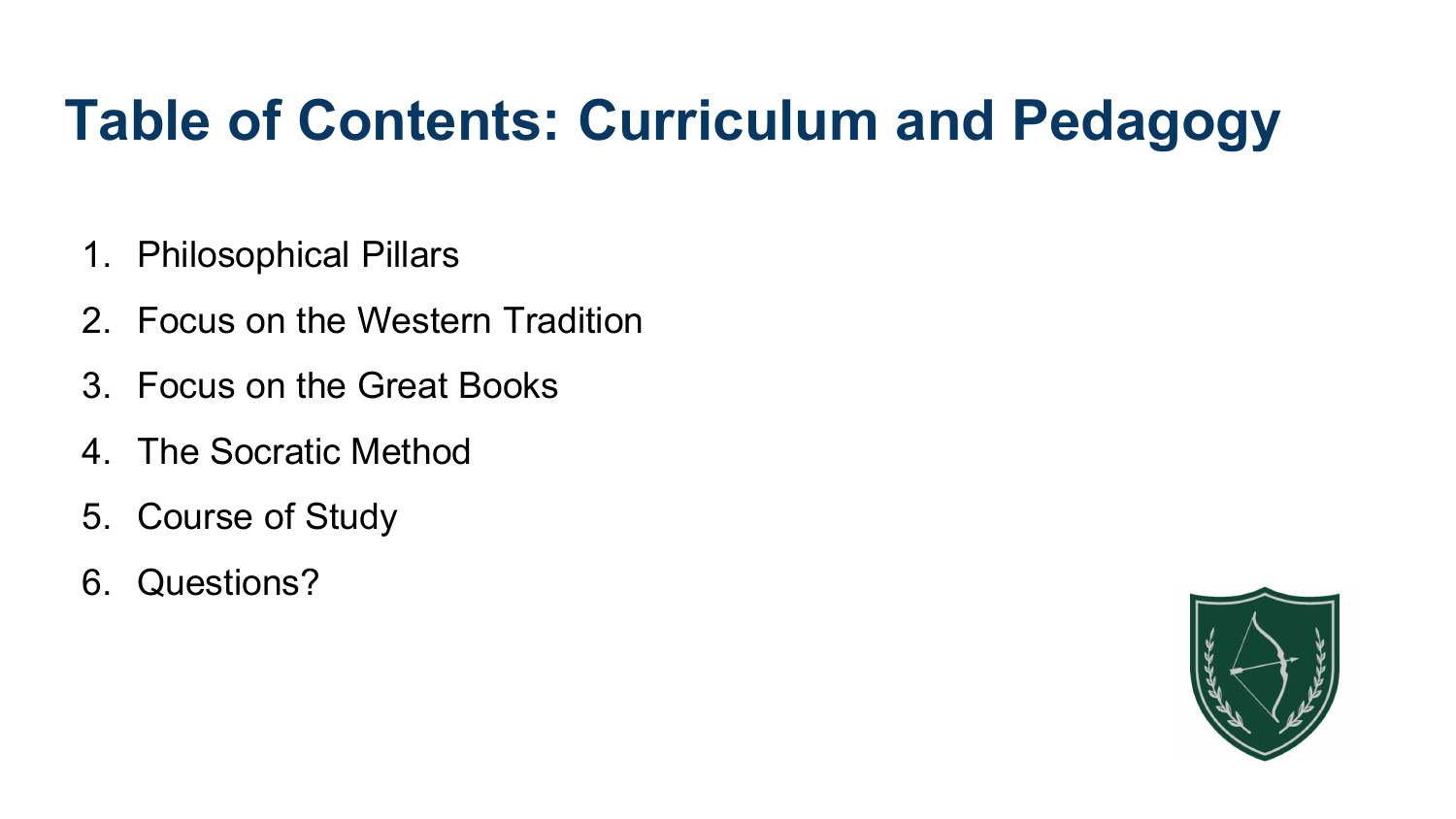#### *Why does Great Hearts exist?*



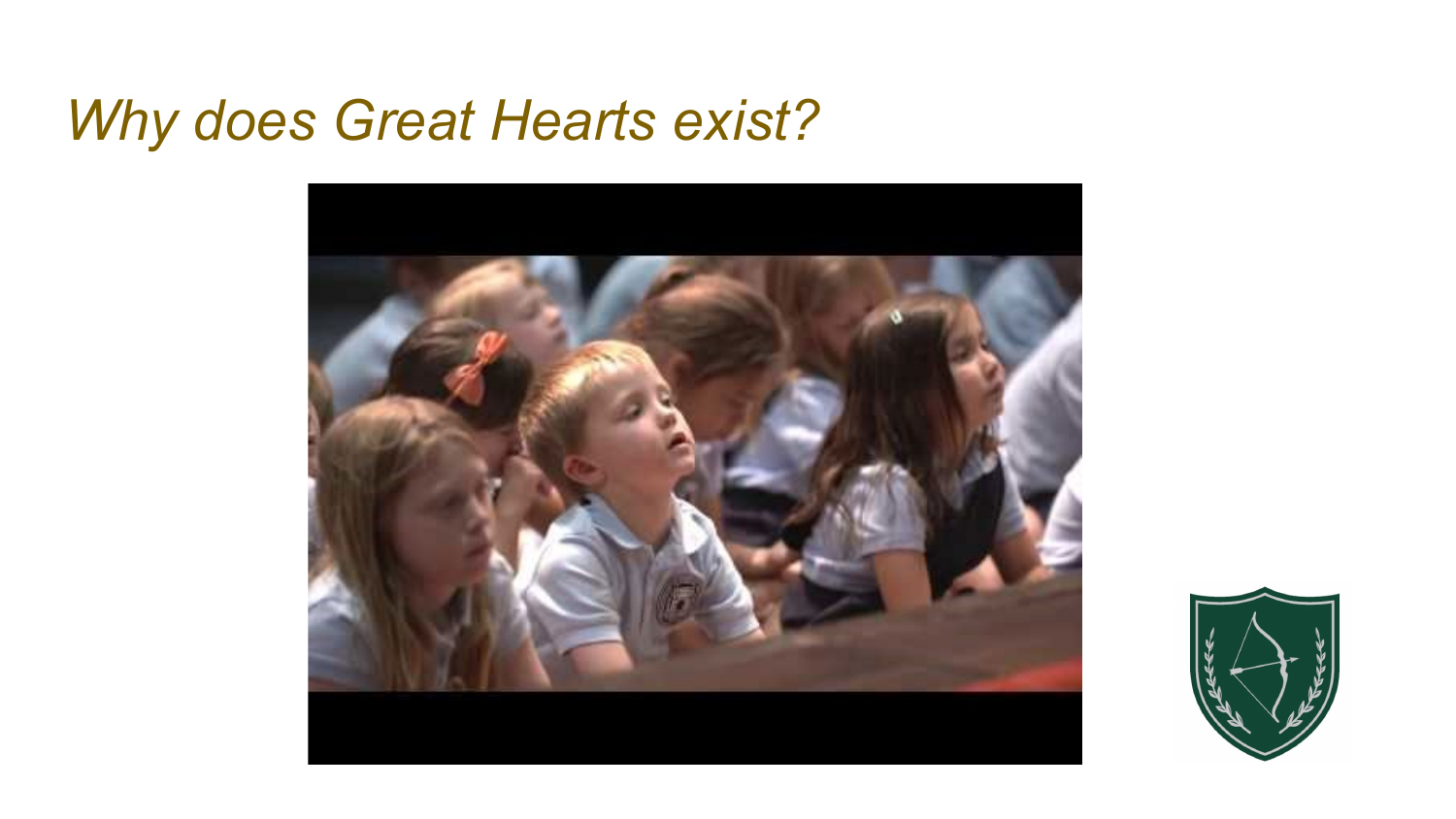# Philosophical Pillars

The **Philosophical Pillars** of Great Hearts are aphorisms in support of the core and neverchanging purpose of the organization: *to cultivate the hearts and minds of students through the pursuit of Truth, Goodness and Beauty.*

- We believe that the world is ordered and knowable and that the human intellect, while imperfect, can attain knowledge of reality through reason, hard work and a coherent program of study.
- We believe that truth exists, and we must seek it relentlessly by disciplined study and good-willed conversation.
- We do not dispute the usefulness of a liberal arts education, and we gladly prepare our students for college studies, but our main purpose is the formation of the heart and mind.

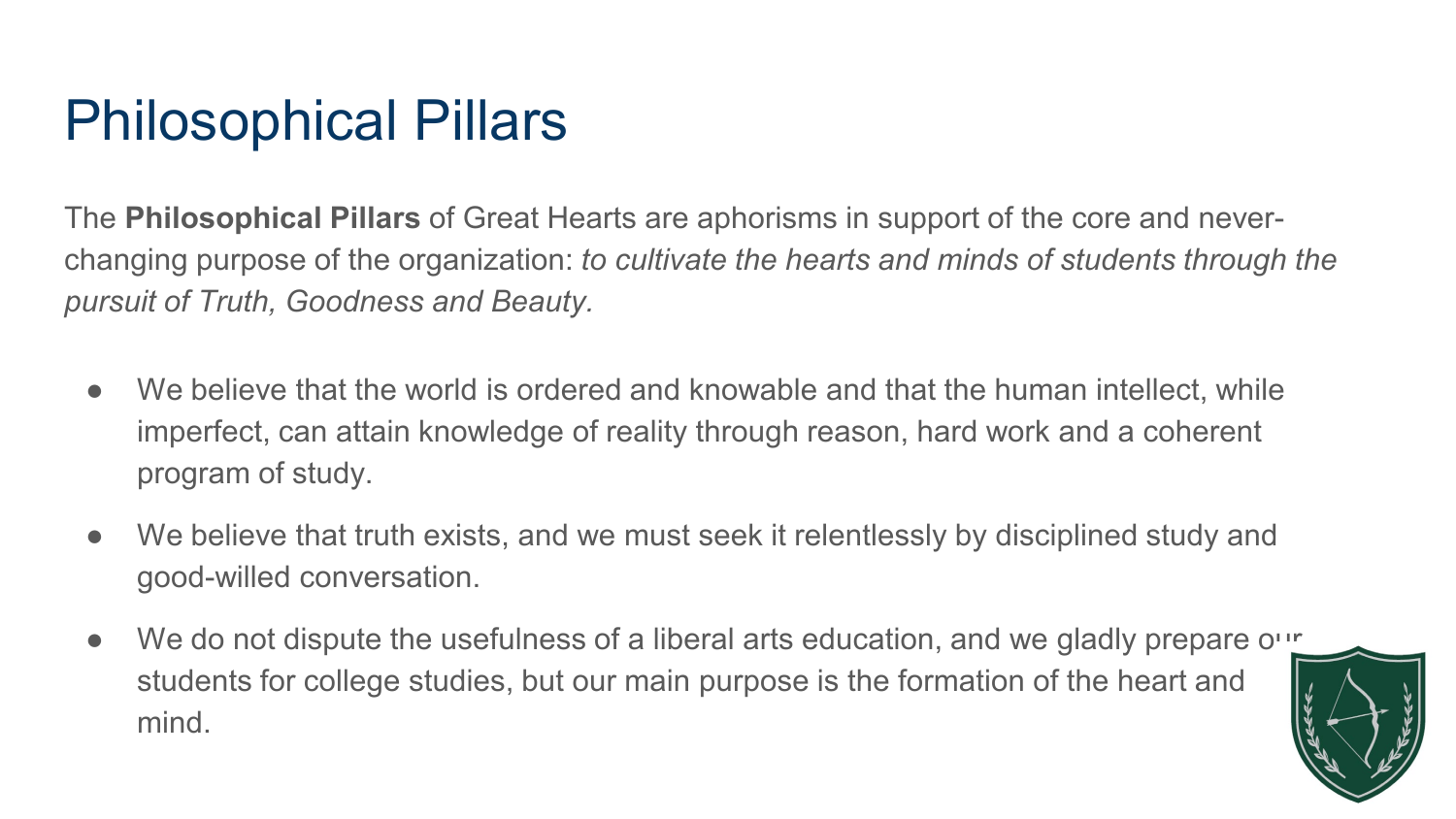#### Focus on the Western Tradition

The Western tradition is one of great depth and diversity (of peoples and ideas) and will serve as a superb foundation to our students as they go on to be lifelong learners. This focus is not intended as a statement about other cultural heritages; indeed, our students are introduced to the rich art, culture, and history of major ancient and modern civilizations. However, the Academy's focus is on the Western tradition because we believe that many of the principal values and ideas that underlie our own American society may be clearly traced to the classics we study, and because we believe that the years spent at the Academy is just enough time to offer students a comprehensive introduction to the great works of the Western tradition, including literature, philosophy, history, math, science, languages, and the fine arts.

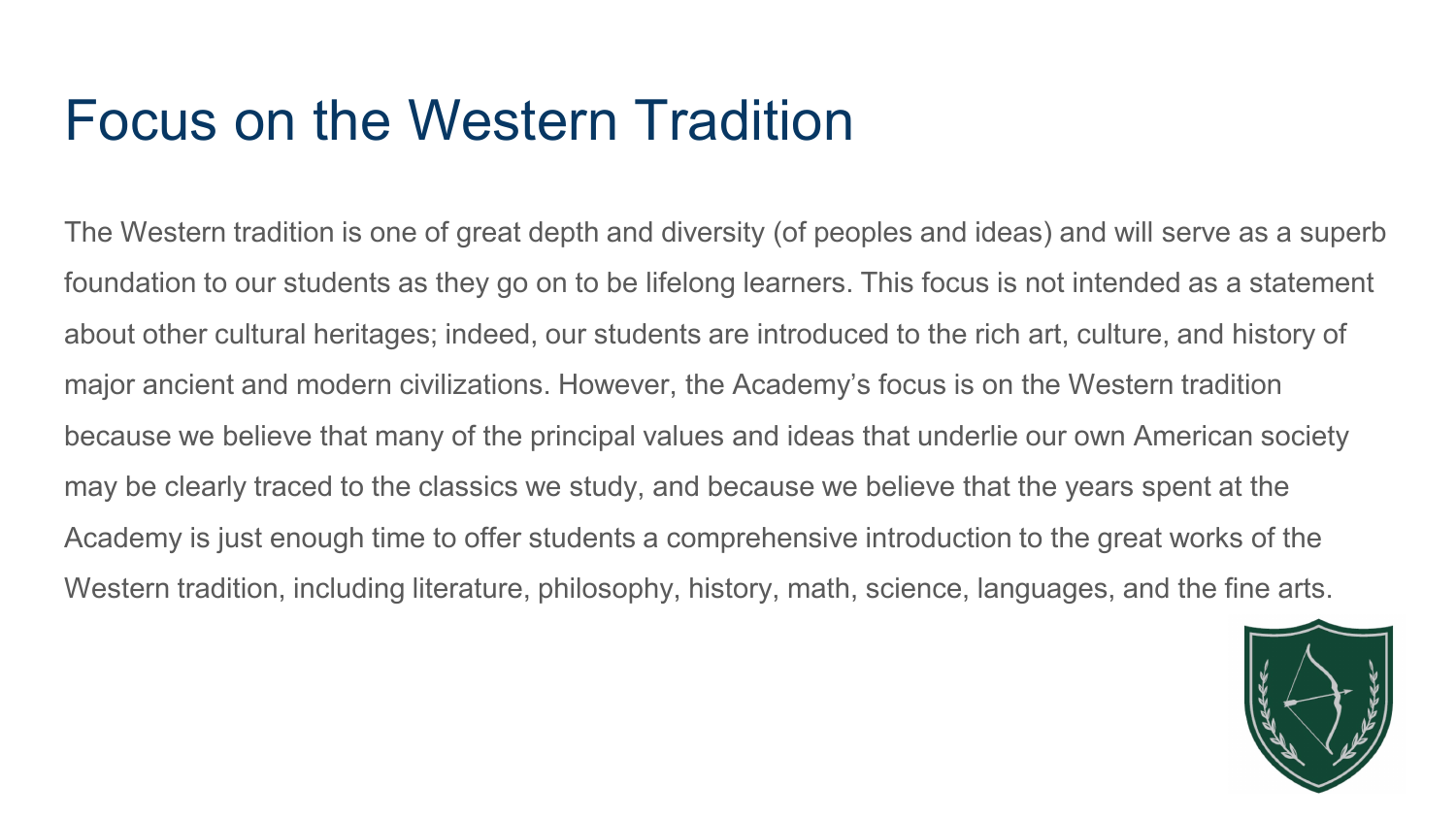#### Focus on the Great Books

"The Great Books are works that have stood the test of time as exemplary for their beauty, eloquence, impact on history, and profundity in addressing the essential questions of what does it mean to be a human being," explained Dan Scoggin, Great Hearts co-founder. These classics teach us how to question and think deeply about the world around us, addressing great ideas such as Justice, Liberty, Equality, Truth, Beauty, and Goodness—whether it be through philosophy, literature, poetry, or drama.

Robert Maynard Hutchins described our interaction with these books as the "great conversation." Our students seek to learn from the knowledge of these past authors and their works by reading and analyzing them, and discussing them with their fellow students who also seek the wisdom of the ages. When they do this, students gain a fresh perspective with which they can understand the present world and tackle questions of the human condition that are just as relevant now as when the authors penned the works.

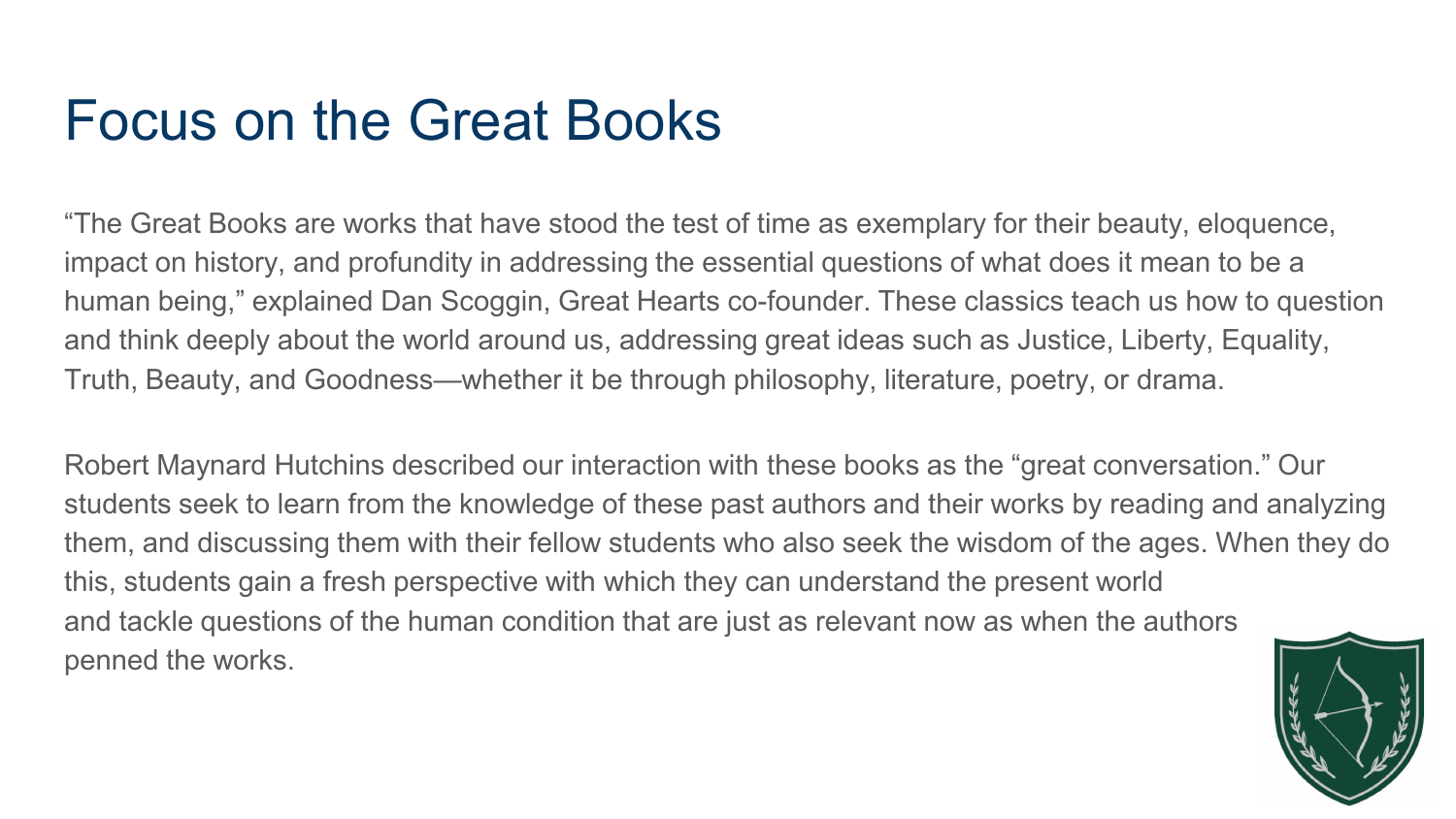#### The Socratic Method

*Wisdom begins with wonder*--Socrates, 5th Century B.C., Athens.

Socrates lead rigorous dialogues in quest of the truth. He took the different premises of his Athenian interlocutors and civilly demonstrated how they contradicted each other. In this way, Socrates and his partners arrived at a refined understanding and a resolve to continue exploring.The teacher using this method engages the student by asking questions that provoke deep reflection. Students evaluate every statement they make and use each other's arguments to arrive at new conclusions while discovering more questions. By applying the Socratic method to literature and philosophy, students can engage themselves with the material in a way that no textbook or system of memorization can provide. But this kind of philosophical Socratic discussion, led by the teacher, also has an important place in other courses. More generally speaking, something like Socratic discussion happens whenever a teacher asks a question that provokes deeper thought, or answers a question with a question. This is teaching by questioning, learning by discovery. At Great Hearts, Socratic moments begin in kindergarten and first grade, and culminate in the upper high school grades when our scholars wrestle with the highest order questions of the human condition.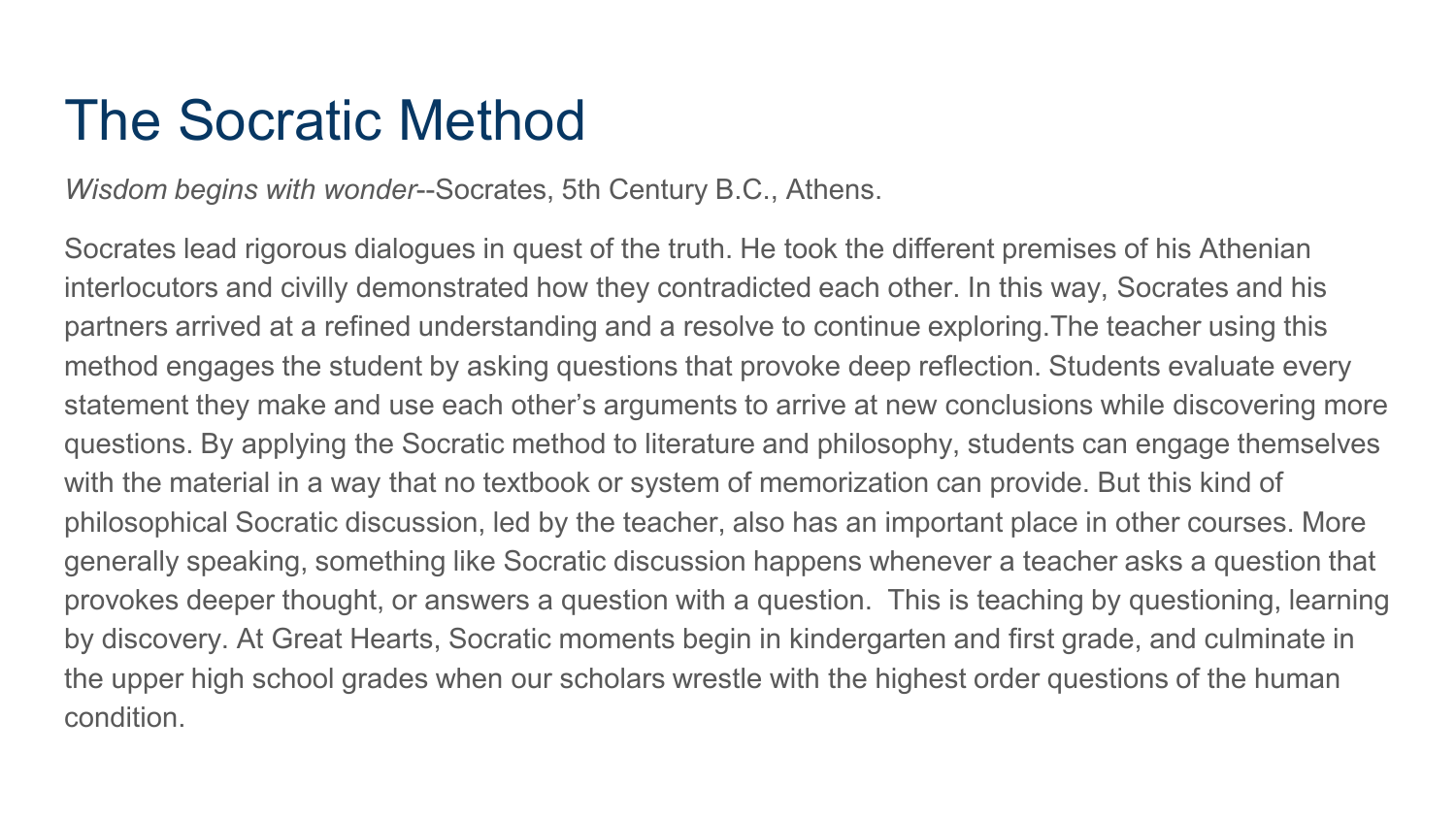# Course of Study, K-5th Grades



| <b>English Language Arts</b> | Spalding Phonics • Leveled Readers • Grammar • Composition • Greek and Latin Roots  |
|------------------------------|-------------------------------------------------------------------------------------|
| <b>Foreign Language</b>      | Latin                                                                               |
| Literature and Poetry        | Classic Literature • World Folktales and Myths • Poetry Memorization and Recitation |
| <b>History</b>               | Core Knowledge American and World History and Geography • Texas History (4)         |
| <b>IMathematics</b>          | Singapore Math                                                                      |
| <b>Science</b>               | Core Knowledge Science • FOSS Science Labs and Demonstrations                       |
| <b>Fine Arts</b>             | Studio Art • Music                                                                  |
| <b>Other Core Subjects</b>   | P.E Class                                                                           |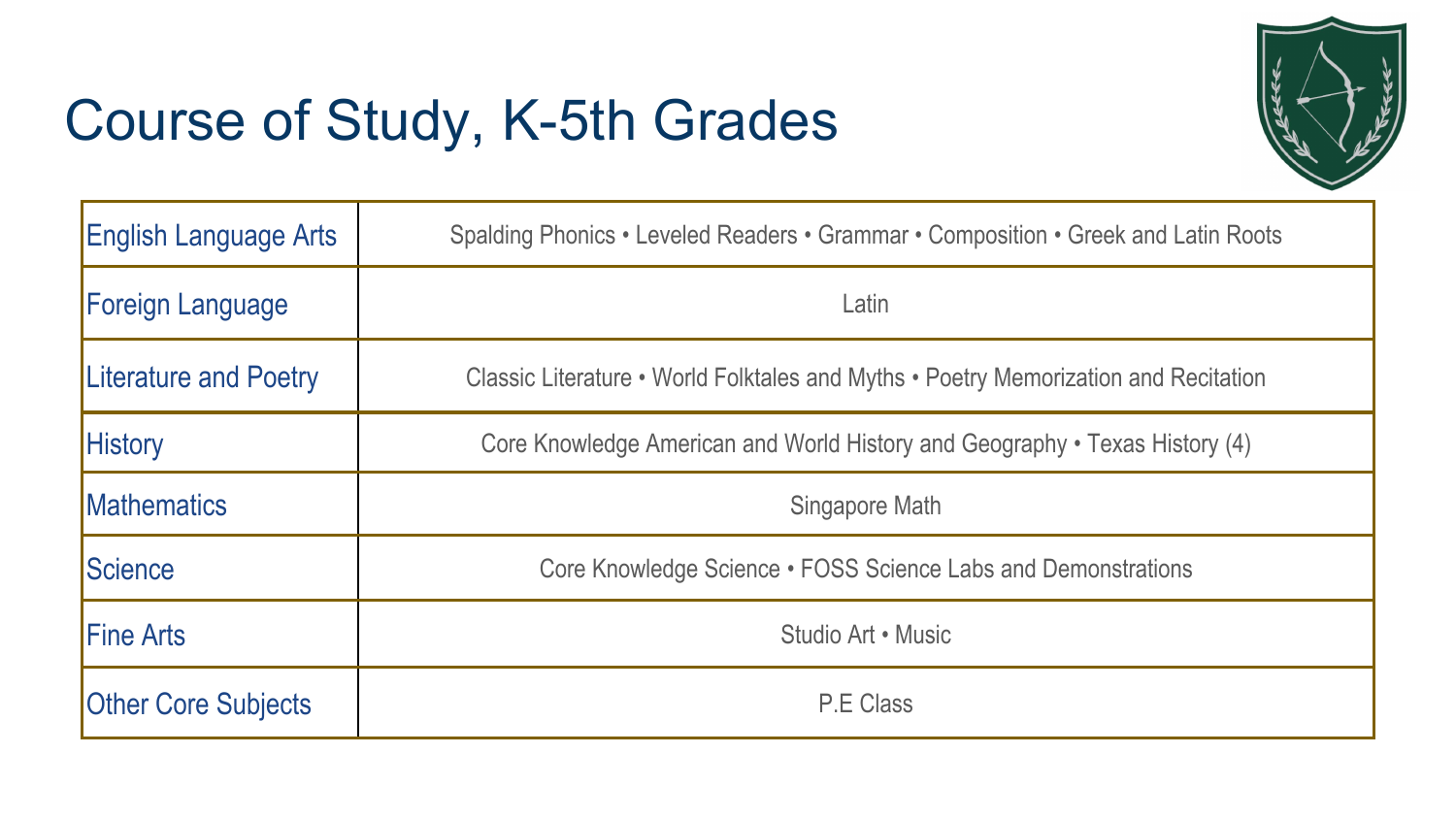# Course of Study, 6-8th Grade

- Literature and Composition
- Texas and Medieval History
- Math Fundamentals- Pre-Algebra
- Physical Science-Life Science
- Latin
- Music- Studio Art
- Physical Education

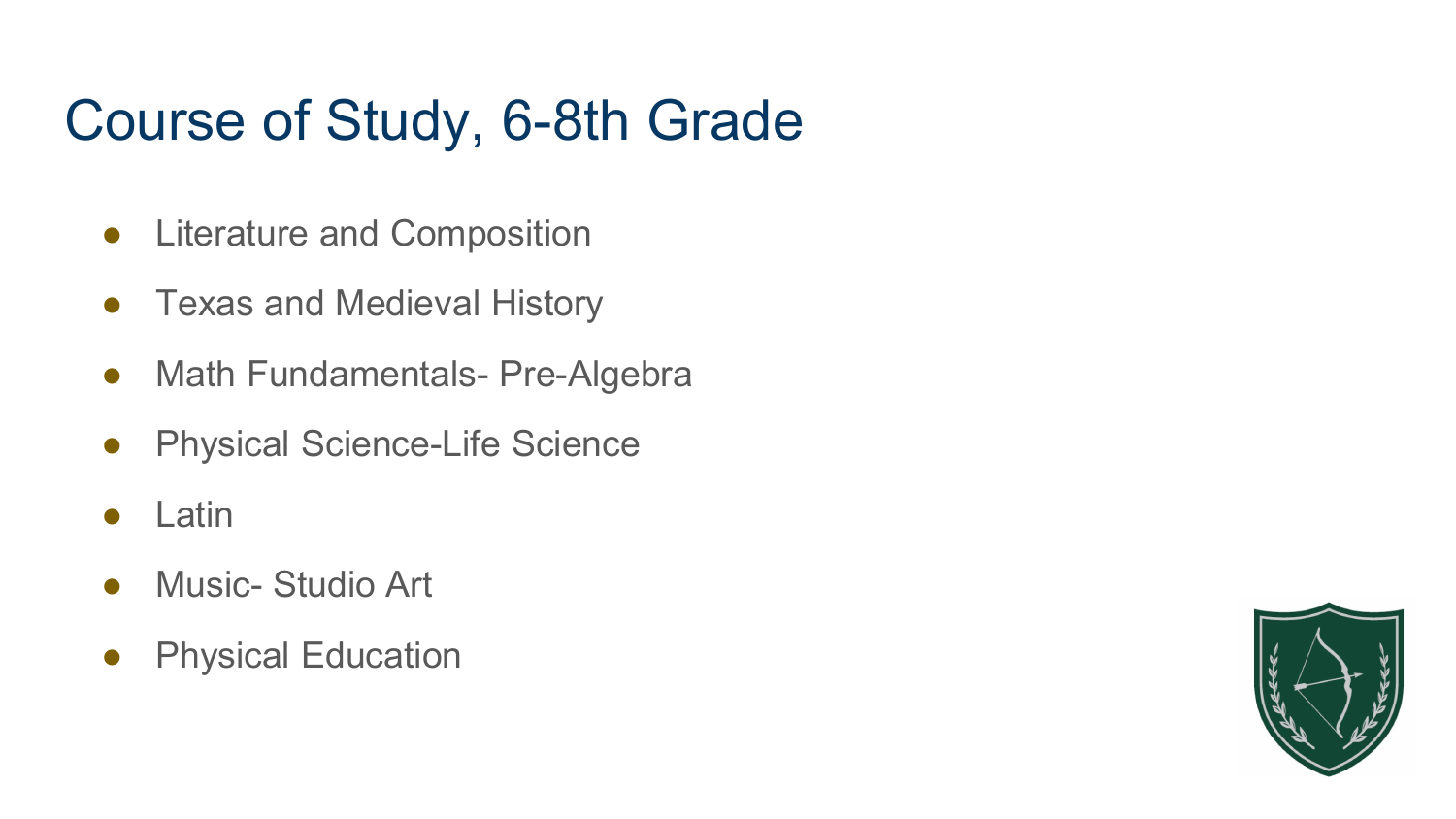#### *What does a K-12 Great Hearts Education look like?*



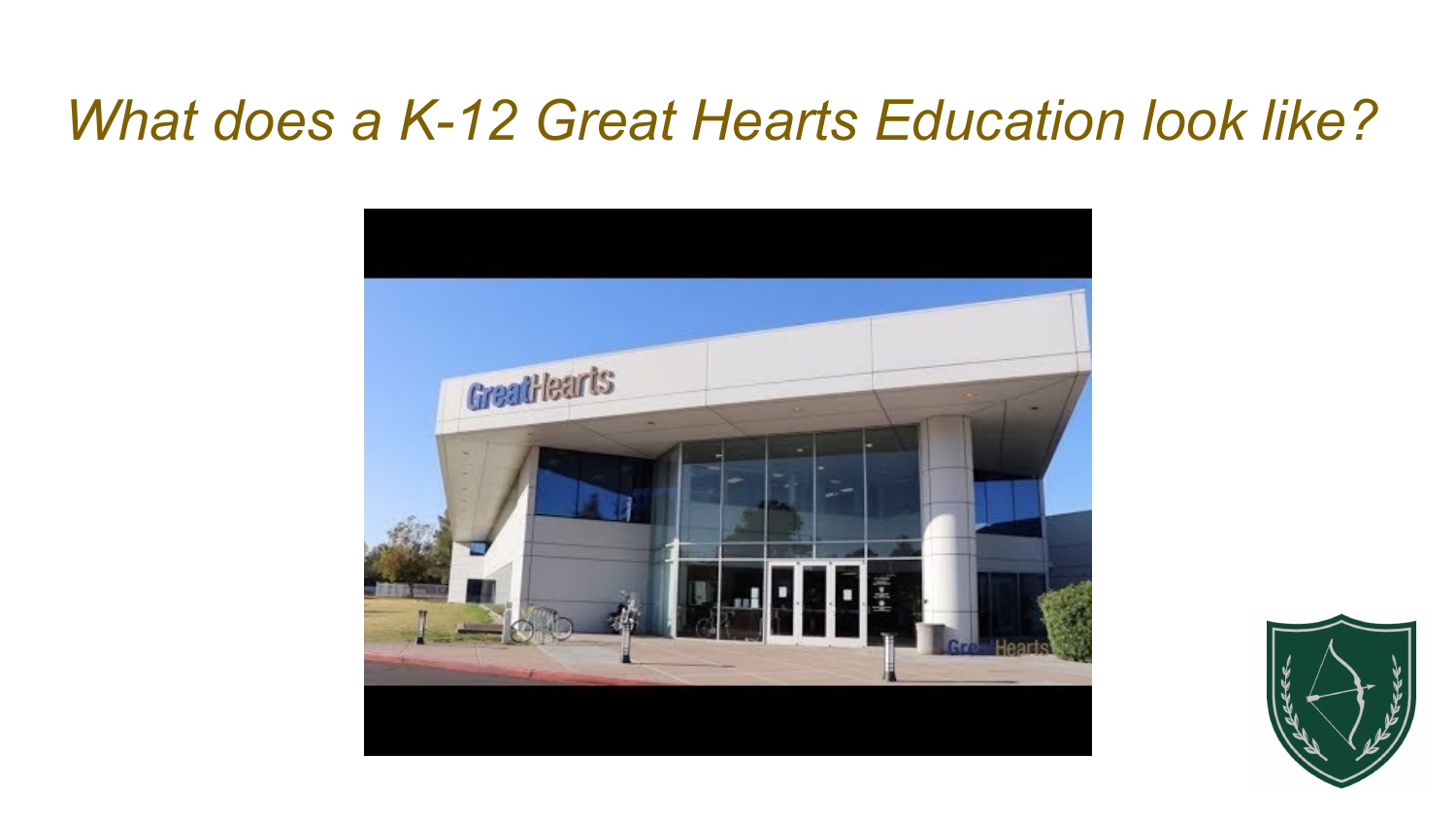### Course of Study: Language Arts

Language arts aims to cultivate a love of the good and the beautiful in the souls of our students. This is achieved through rigorous study in the areas of literature, poetry, phonics and spelling, grammar and composition. In every grade level, students are steeped in beautiful language of high-quality children's literature. These texts serve as the primary source for reading and grammar practice. Teachers uses specific guided instruction to train students in decoding and spelling skills through the Spalding method. Leveled readers are utilized to support students in their reading skills. Writing begins with dictation and imitation, and develops into well ordered compositions. The study of language is also the science of grammar: classifying, describing, parsing, diagramming, declining and conjugating.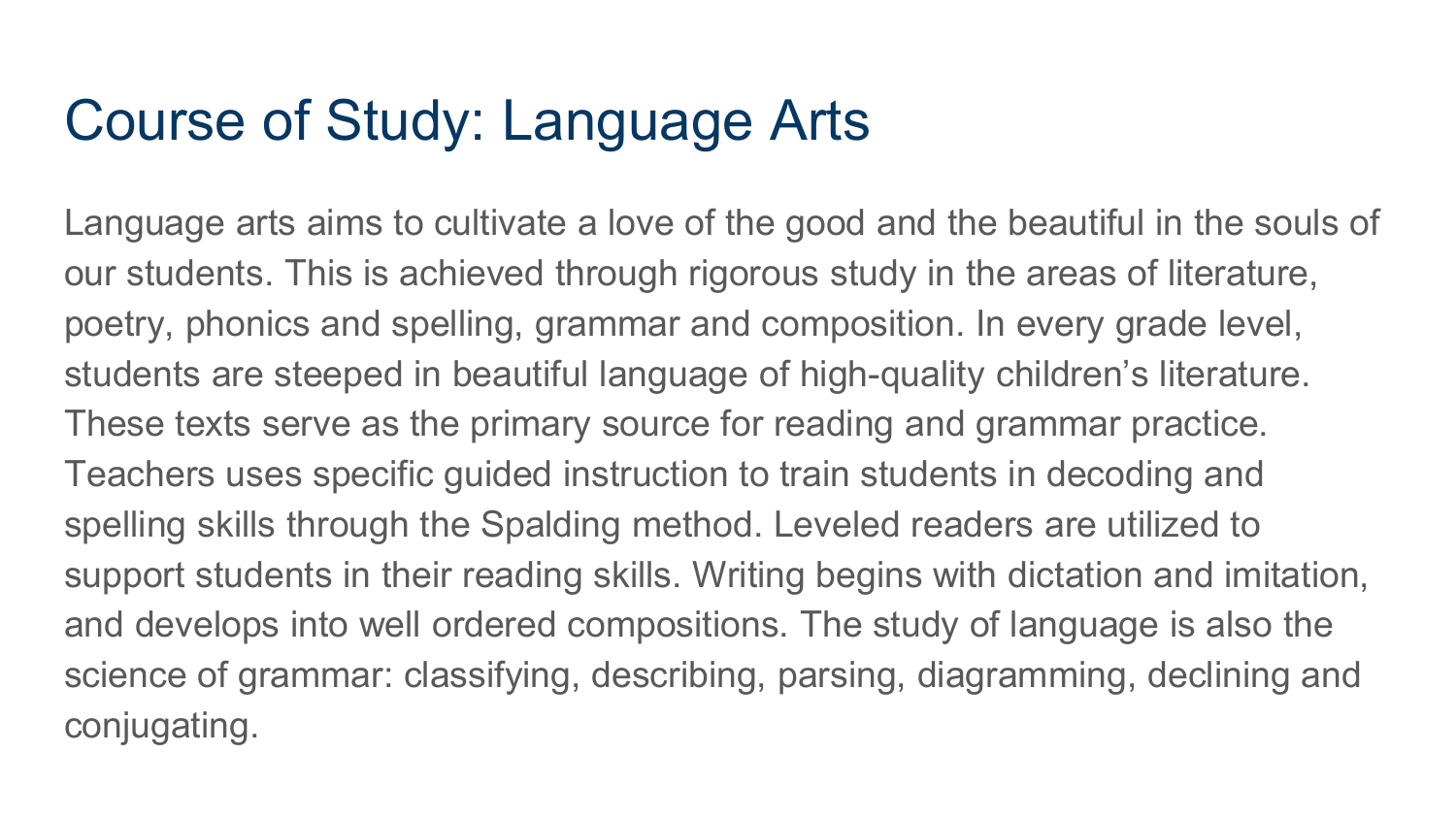#### Course of Study: the Spalding method

The Spalding method is a comprehensive language arts program for students in grades K-5. The Spalding method integrates instruction in spelling, writing, and reading in a manner that is explicit, interactive, diagnostic, and multisensory. Students see, hear, say, and write using all channels to the brain to enhance retention. All elements of the language are integrated in spelling, writing, and reading lessons.

The initial goal of Spalding is automaticity of the [72 phonograms](https://www.youtube.com/playlist?list=PL8UyUmxS7VL3QrKygZyMVmfELfwxl0adJ) in the English language. Students will begin using their phonogram knowledge to read and spell through a list of the most often used words in the English language. The Spalding method also emphasizes precise techniques for good handwriting.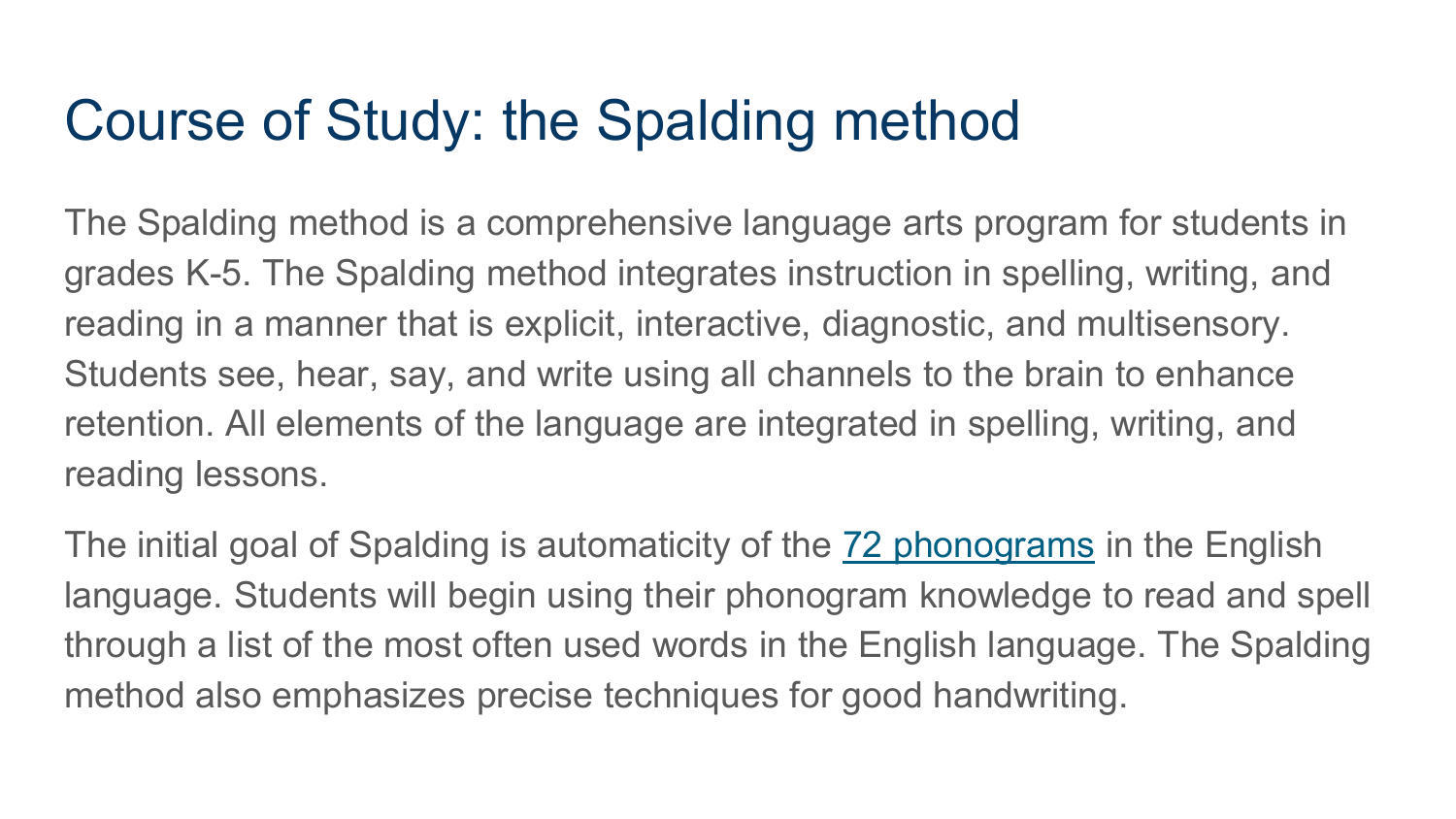# Course of Study: Foreign Language

A human being is the *zôon logon echon*, the "verbal animal" (Aristotle). As such, language is the absolutely fundamental, essential liberal art of the human being. While any language can be studied illiberally—i.e. "business English," "Spanish for the tourist," or "Latin and Greek roots for SAT prep"—we teach all language liberally, for the cultivation of the mind.

Spanish is studied in grades K-5 for its beauty and cultural significance. Through song, poetry, story and conversation, students will develop an appreciation of Hispanic culture, a positive attitude toward language learning, and a solid foundation for basic communication skills in the Spanish language.

The study of Latin is the beginning of a Great Heart student's experience with the language in which many of the seminal classics of Western Civilization were written. Students in grades 6-8 will enjoy exposure to the authors, history, and classical literature, and will begin to appreciate language as such.

Students in grades 9-12 will embark on an in depth four-year study of either a classical or modern language. As fine literature is the highest expression of a language, the ability to read and delight in it is the capstone of a Great Hearts student's foreign language study.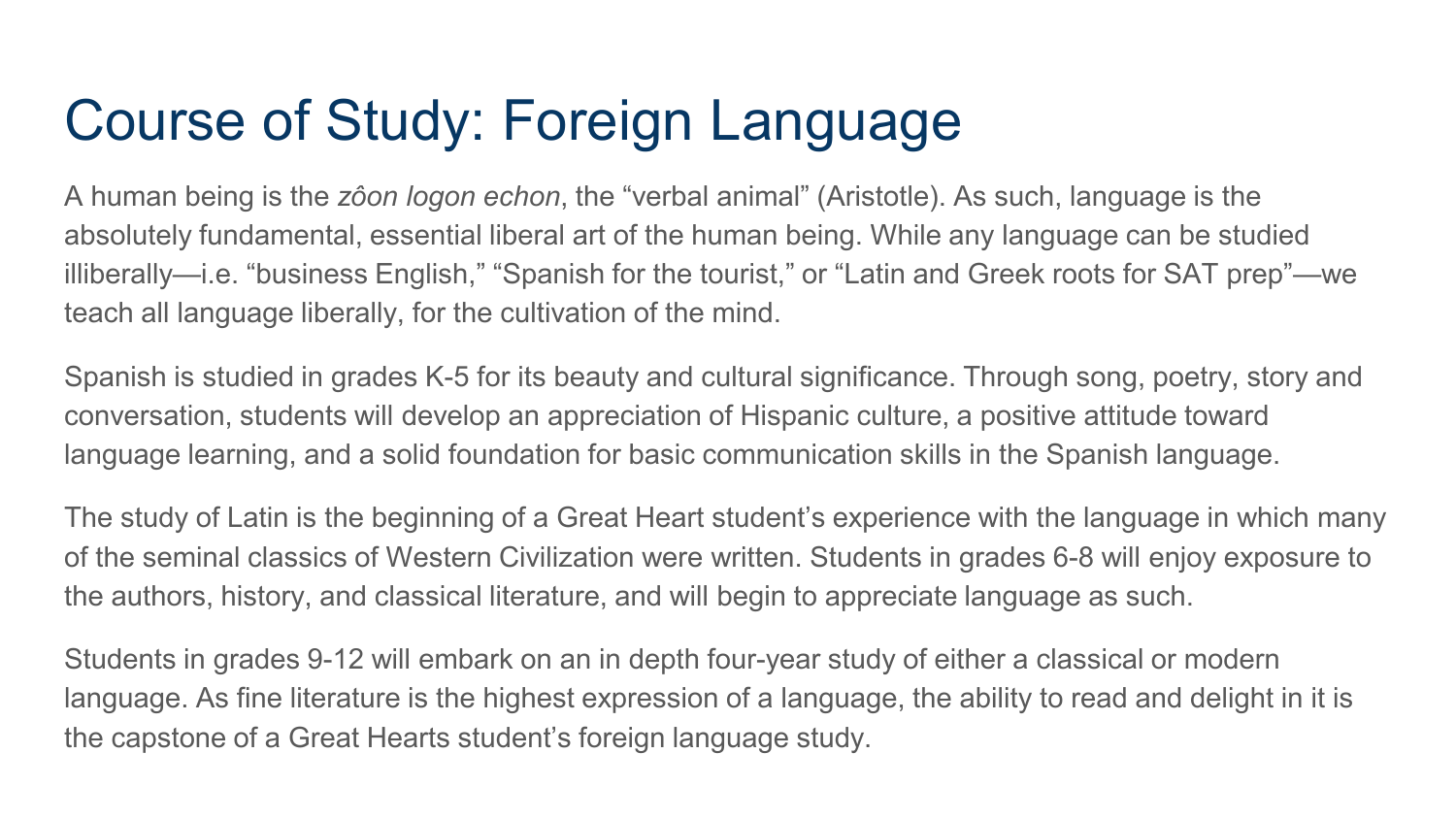#### *Discovering Understanding by Communicating*



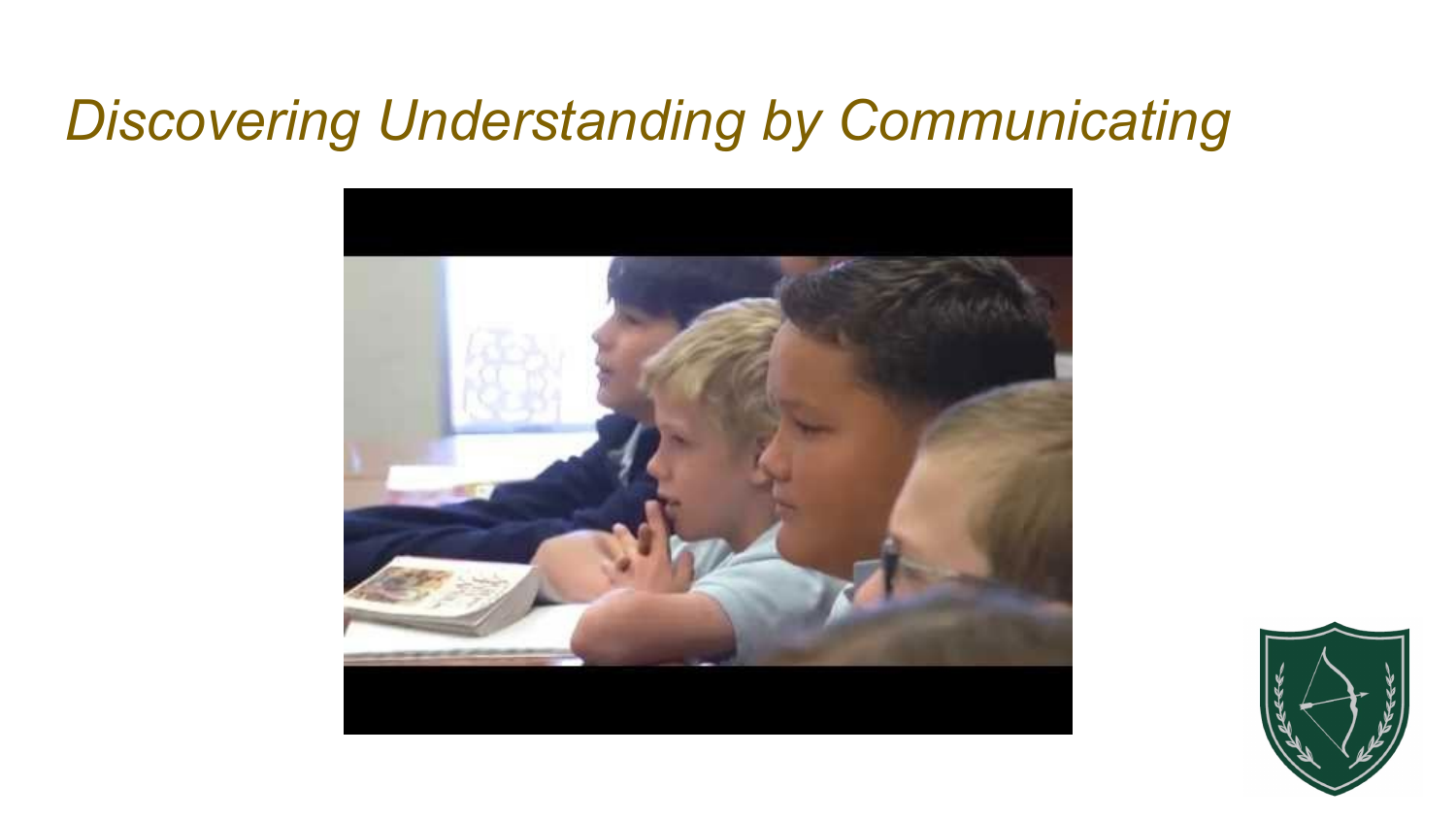#### Course of Study: Literature and Poetry

Literature - the idea of story - is fundamental to the human experience. It is a way of pursuing Truth through human experience in ways that a skilled writer crafts - a laboratory for the human heart. The goal of literature at Great Hearts is to help our students to fall in love with reading and with story. In pursuit of this end, students read beautiful stories and have discussions in class about those stories. These conversations allow the teacher to address concepts such as setting, character, narrative, etc., as they arise in the context of the story.

Poetry is another introduction to that which is Beautiful. Students will focus on the memorization and recitation of poems, and will begin to ask questions about why a poet chose a particular word or phrase, or wrote a line in a particular way.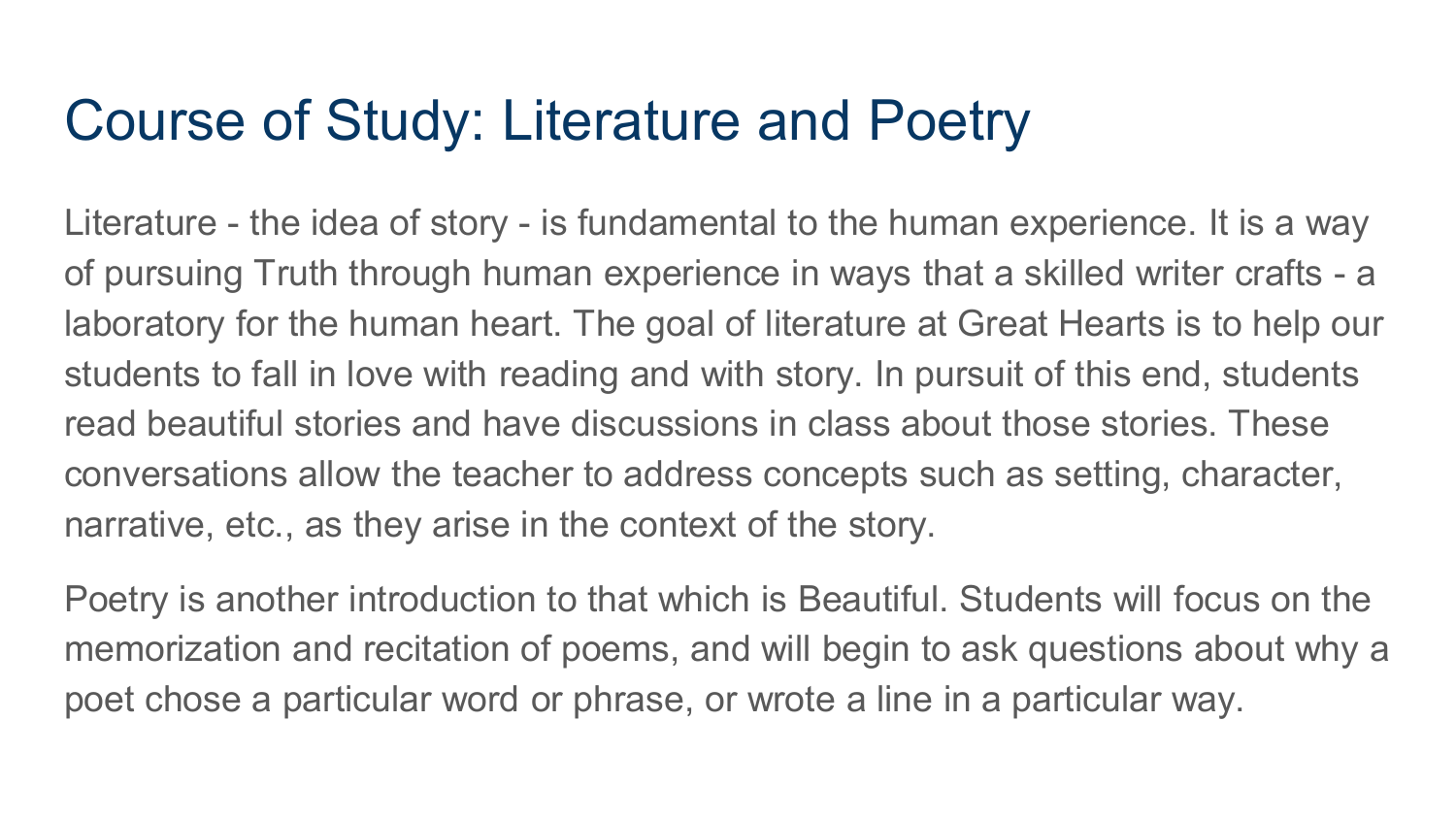# Course of Study: History

History is the story of people through place and time; it is a literary art. We teach our students history to give them facts, stories, insights, and models, but more importantly we teach them history as part of the greater human project of remembering who we are. Through a coherent course of study, students will arrive at an educated knowledge of the people, societies, places, governments, arts, and religions that have shaped Western Civilization.

Each year students in grades K-6 will focuses on a major civilization as well as a section of American history. Grades 7-8 will focus on Texas, American, and medieval history. In high school, students will follow a sequential study of American history through modern Europe, and will then work their way back to the beginning of Western Culture.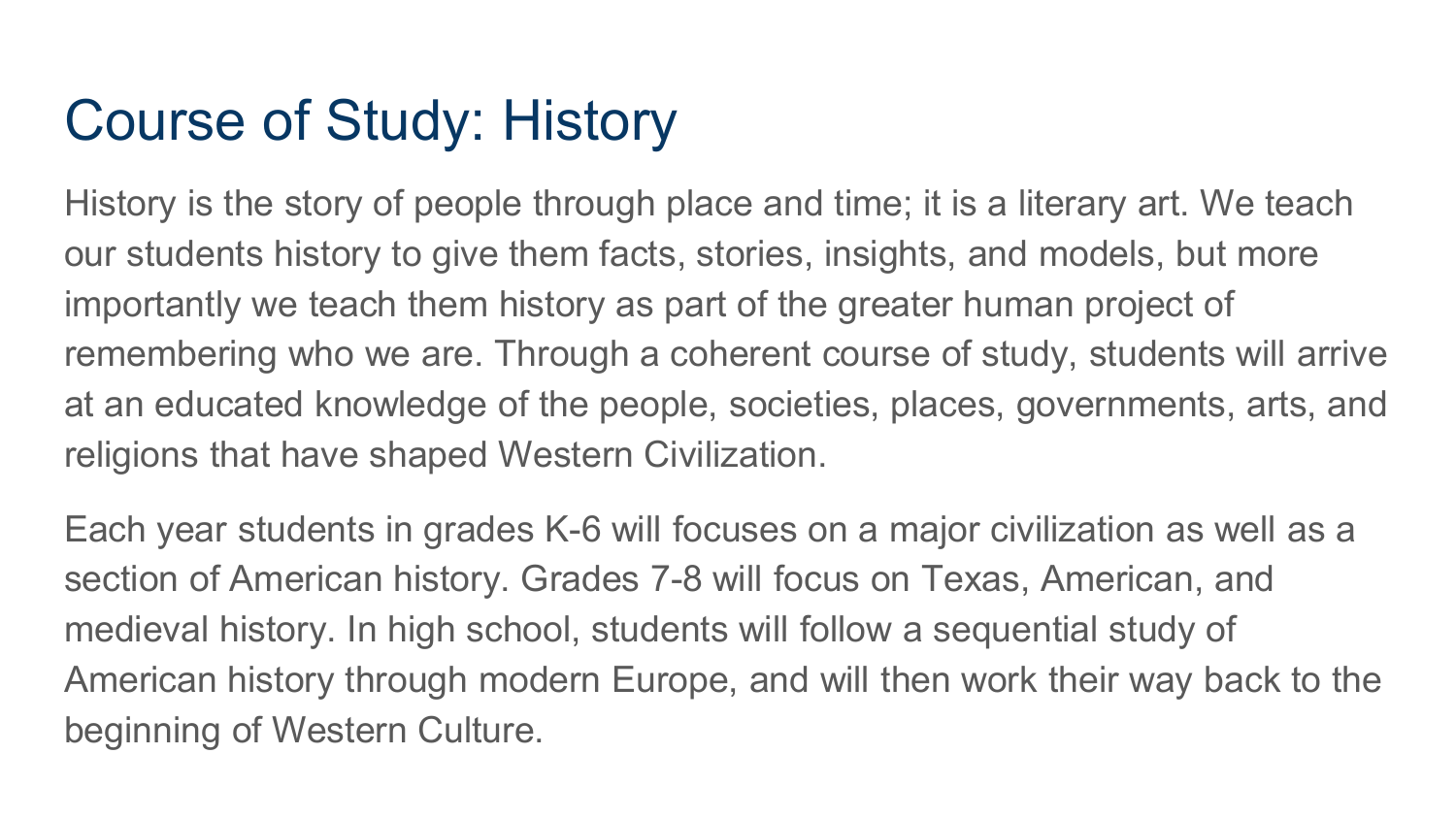#### Course of Study: Mathematics

Like all disciplines, mathematical exploration is the pursuit of truth. During their time at the academy, students move from the exploration of concrete objects, towards a pictorial representation of the objects, and finally on towards the abstract symbols and algorithms for operating on these symbols.

The elementary (K-5) math curriculum is focused on mastery through the concrete, pictorial, and abstract progression. Students learn to think mathematically instead of pushing through rote memorization. The 6th grade Fundamentals of Math course is a bridge between Singapore's concrete and pictorial to seeing math in the abstract; it is also preparatory for 7th and 8th grade algebra. High school students will progress through a rigorous course of Euclidean geometry, trigonometry, and calculus.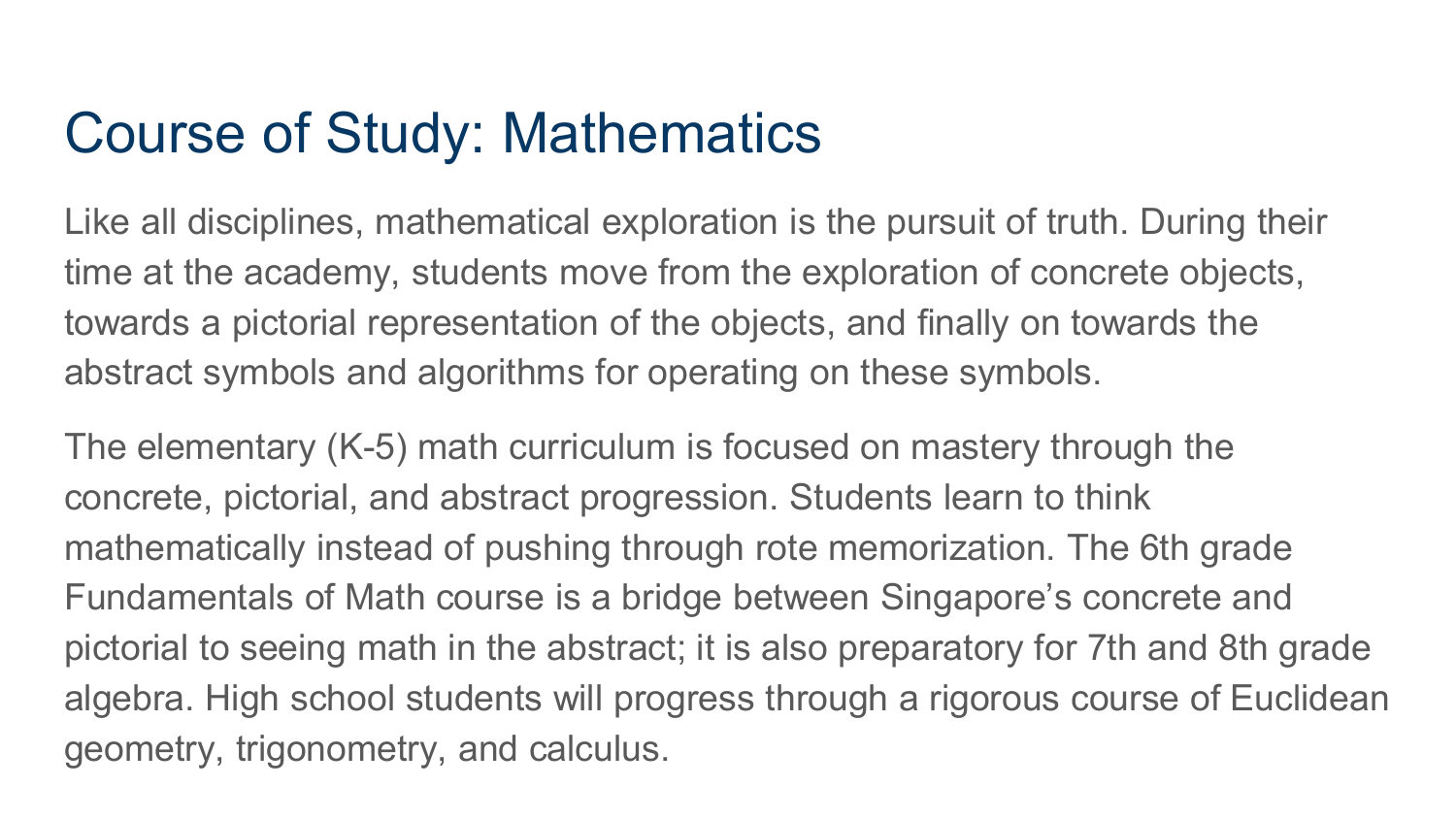# Course of Study: Singapore Math K-5

The Singapore math method is focused on mastery, which is achieved through intentional sequencing of concepts. Some of the key features of this approach include the CPA model- Concrete, Pictorial, Abstract, Number Bonds, Bar Modeling, and Mental Math.

Singapore Math:

Concrete Representational **Abstract** 

- De-emphasizes procedural skills
- Emphasizes developing good thinkers and problem solvers
- Covers fewer topics but in greater depth
- Encourages algebraic thinking, even among early learners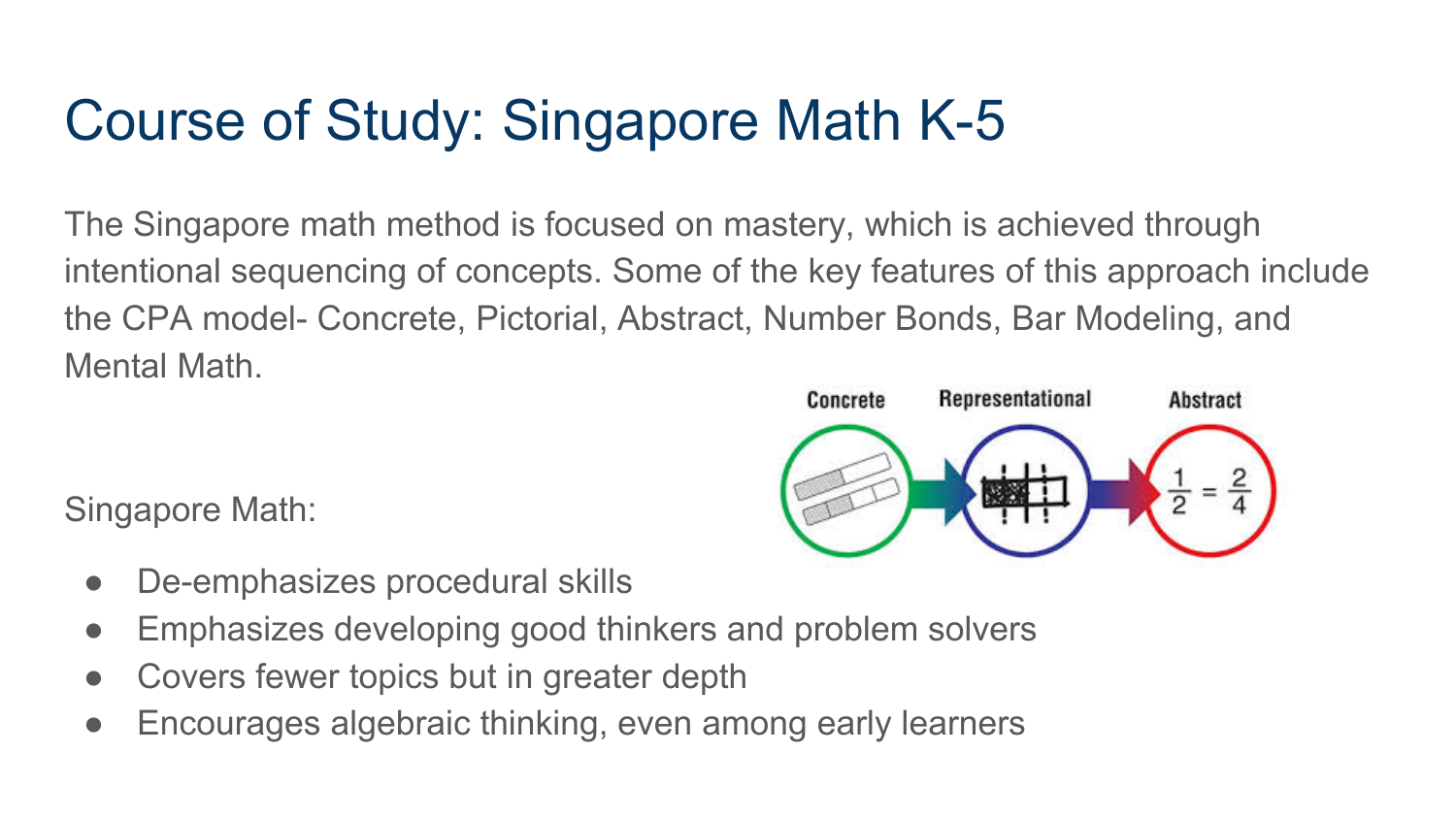### Course of Study: Science

Our students explore the natural world through direct observation, demonstrations and experimentation, reading and lectures. They learn how to hypothesize, test, infer, construct models and theories, and see what the limits of the sciences are. Our robust and carefully sequenced course of study prepares our graduates for specialized university studies AND provides all students a robust foundation that is often superior to university requirements for non-science majors.

K-5 students learn to be attentive, knowledgeable observers of the natural world and of natural phenomena, arriving at a basic knowledge of the workings of life, the ecosystem, the earth and the cosmos, from deep space to the atom.

6-12 students study the foundations of all the major sciences: biology, astronomy, chemistry, and physics.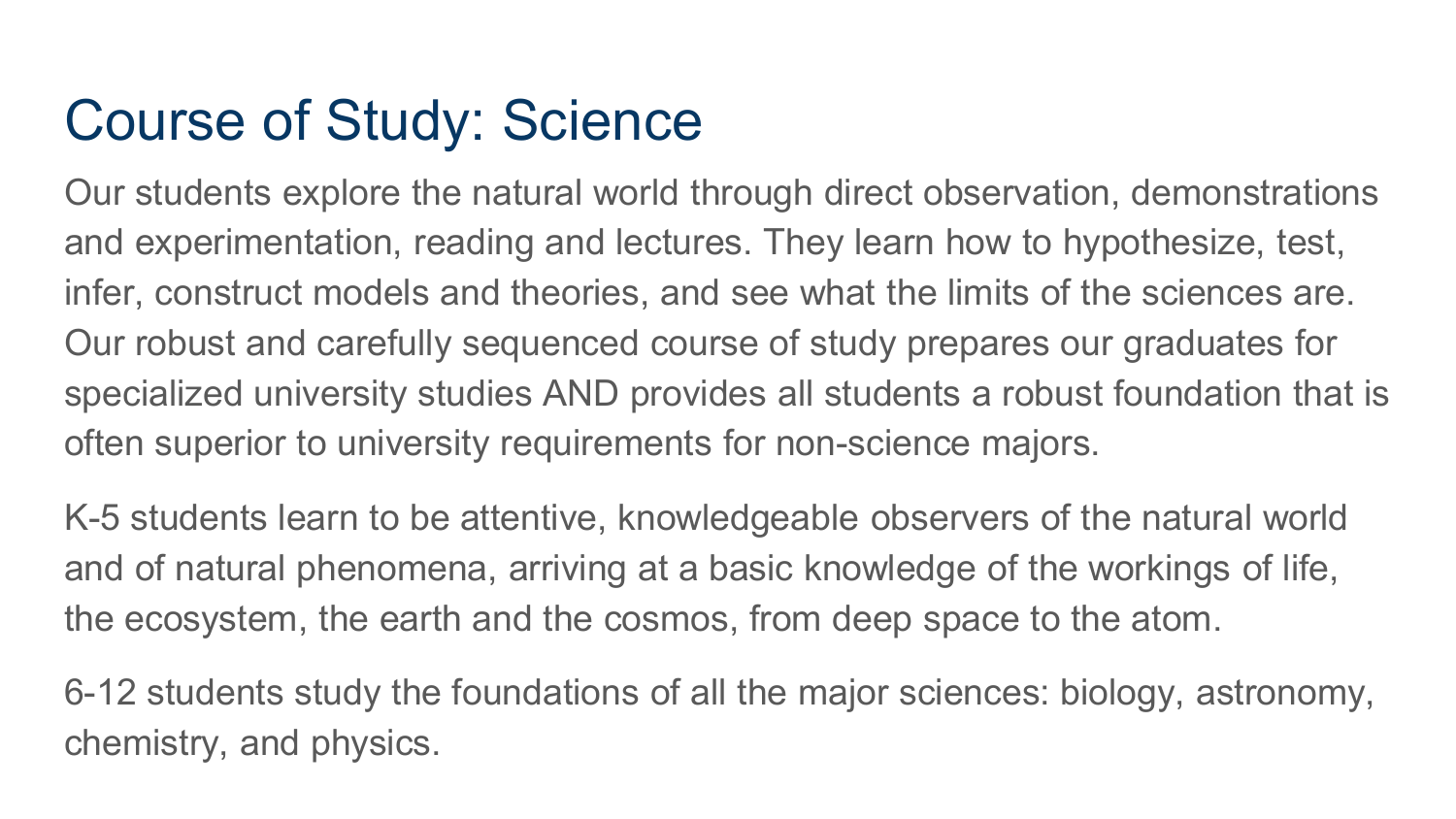### *Finding Truth through Critical Thought*



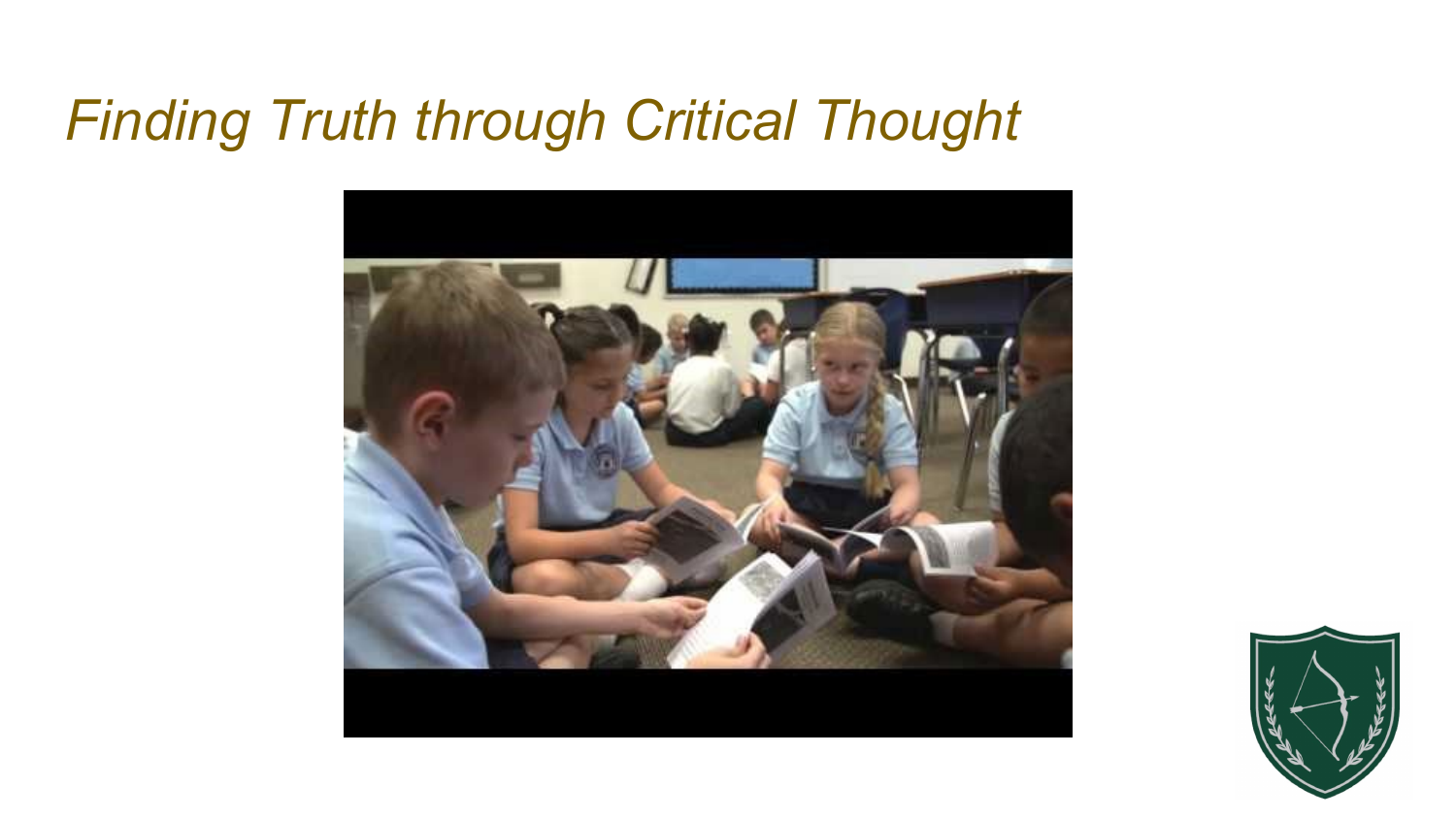#### Course of Study: Fine Arts

The Great Hearts curriculum would not be complete without the study of the musical, visual, poetic and dramatic arts. Instruction focuses on both the skills at the core of the medium and an appreciation for its beautiful works. This two-pronged approach requires thoughtful integration of the making and performance of the arts – *poesis* – with the formation of a student's aesthetic sense in studying great works of art, poetry, drama and music.

Students should come away with an appreciation of human potential for excellence – for the individual and the collective. They will step outside of themselves and their own times, appreciating the value of participation in a collective endeavor (a dramatic production that fulfills the vision of Shakespeare, or a choral performance of a Brahms motet). The study of great works will allow them to see the origins of excellence and better understand the traditions from which new and creative works are generated.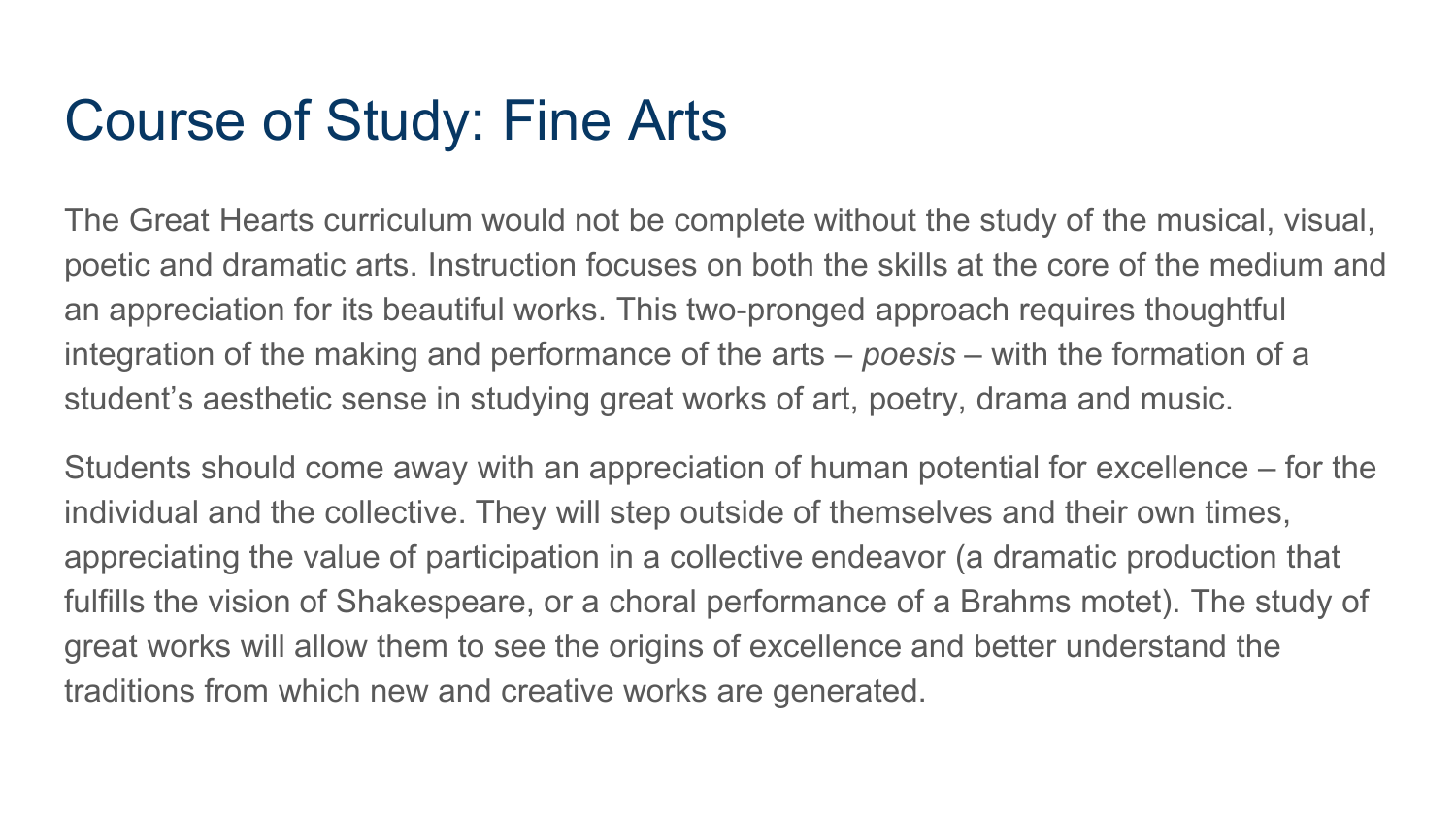#### Course of Study: Physical Education

Athletics has a two-fold benefit for the athletes. First, the training and disciplining of the body leads to an excellence of physique, health, and happiness. Second, competition will lead to perseverance and teamwork. *Competition* has two Latin parts: *petere,* which means *to seek,* and *com*, which means *together*. *Competition* literally means to seek or strive together. In athletics there is both struggle and camaraderie.

PE lessons consist of traditional and non-traditional sport activities that encourage teamwork, leadership, focus, and building concrete habits. We foster the love of the game by emphasizing the fundamentals of each sport. Additionally, we teach and demonstrate good sportsmanship, how to lose and win with honor, how to be a good person on the field, and how to carry that into the classroom, on campus, and into the community.